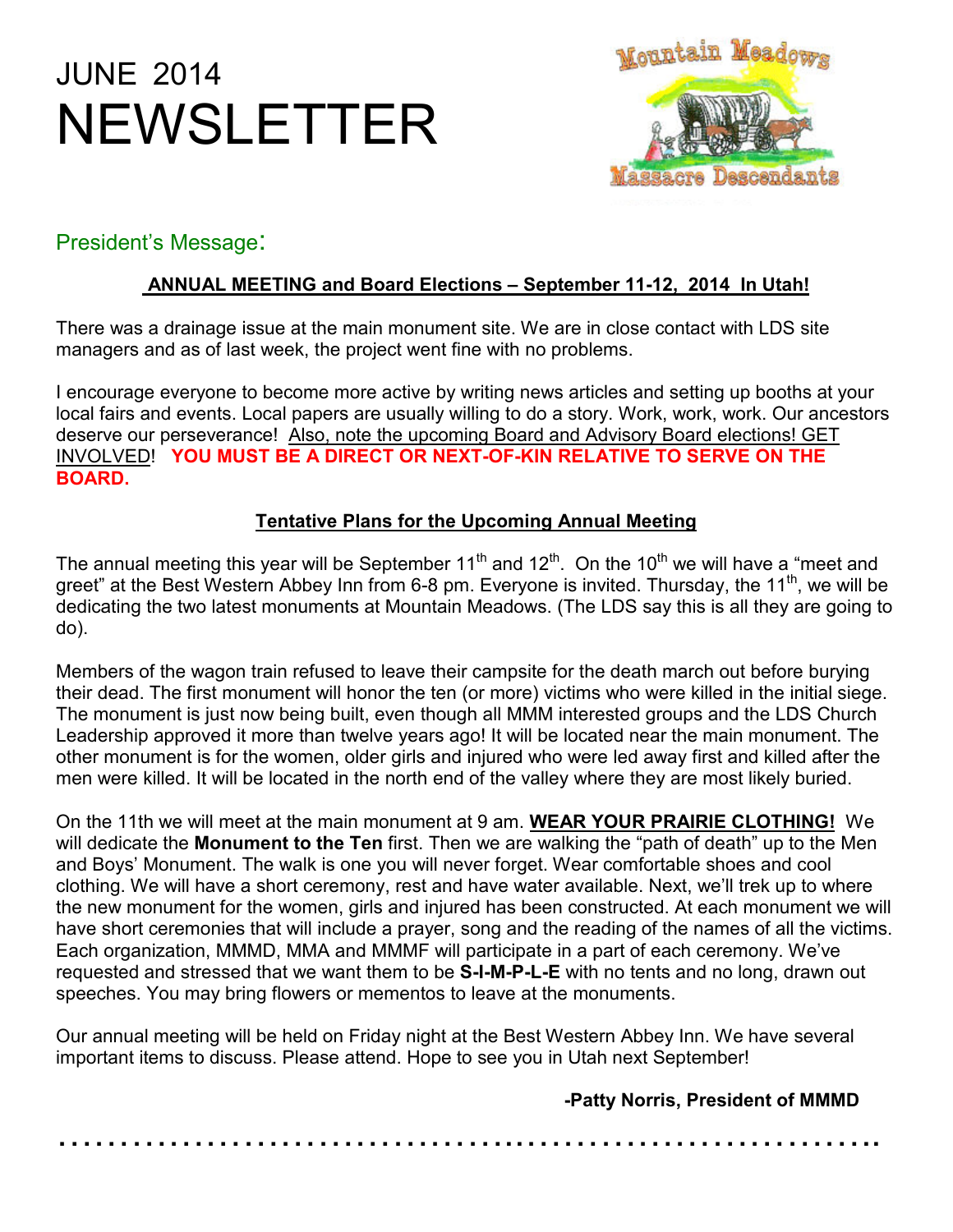#### **WASHINGTON D.C. TRIP**

(Patty and Cheri's Big Adventure)

Tuesday, May 27<sup>th</sup>, was a dreary, rainy day in Springfield, MO, where I flew out; and in Dallas, TX, where Cheri went through. I personally hate flying. It's hot, dirty and you have to breathe other people's air (yuck). The four-hour layover in Atlanta airport was grueling. But we made it to D.C. by late afternoon. The weather was beautiful. Wednesday was a busy, busy day of meetings. We attended the meeting of the NHL Committee, where Rick Turley gave a memorable, inspired talk about our wagon train people. The Committee asked a few questions, then voted **UNANIMOUSLY** to send their recommendation on to the Secretary of the Interior! We went to six U.S. Senators' offices. The Senate was in recess, so we met with their staff and handed out the Mountain Meadows Massacre Information packets Cheri prepared along with a cover letter I wrote to explain our needs and requests. We also visited the Department of Energy and left a packet for Secretary of Energy Moniz. Hopefully, it will get to him. I spoke personally to his secretary (and him briefly when he inadvertently picked up the wrong line!) and she assured me it would get to him. The Department of Energy is key in our fight to get the MM Valley "undeclared" as a utility corridor.

Many people sent letters to Sharon Knowlton, Project Leader with the Bureau of Land Management, to voice opposition to the TransWest power lines coming through Mountain Meadows. A large part of our Washington D.C. trip was dedicated to fighting these power lines. We've now been informed that there has been a lawsuit filed by some environmental groups against the BLM, the Department of Energy and the Forestry Service. So, these groups have opened up public comment about the utility corridor. Our focus now is to try to get the MM valley "undesignated" as a utility corridor. I am gathering information now on what we further need to do in this regard. Watch the website.



 **In the Office of Arkansas Senator John Boozman**





**Front Row , Left to Right: Terry Fancher (MMA), Patty Norris (MMMD), Cheri Walker (MMMD), Phil Bolinger (MMMF)**

**Back Row, Left to Right: Ben Pykles (LDS), Jenny Lund (LDS), Richard Turley (LDS), Scott Fancher (MMMF**)

 **Charles Sumner School Museum and Archives Meeting Place for the National Historic Landmark Committee**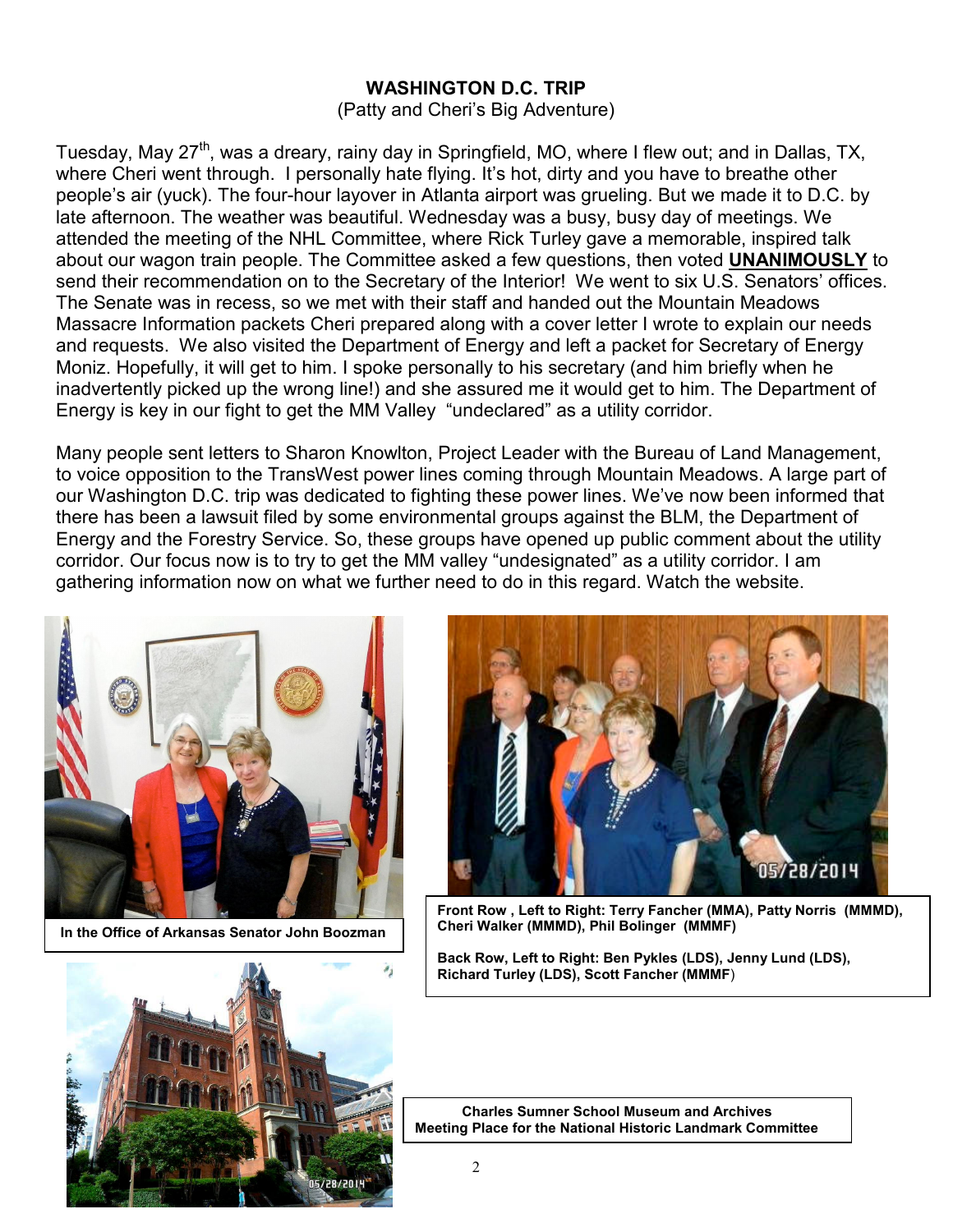#### **UTILITY CORRIDOR**

Many, many years ago, the Mountain Meadows were designated as a "Utility Corridor." This designation has caused us many problems with proposed power lines. The construction and maintenance of massive power lines constitute a serious threat to the sanctity and peaceful atmosphere of the Mountain Meadows Massacre site. The Mountain Meadows Valley should not be a "Utility Corridor." We continue to fight diligently for the burial sites of our ancestors. This has proven to be a time-consuming, tedious process, but we remain vigilant and committed. Your input and help are essential to our success! Many of you have written letters in this regard. Thank you! We have many projects in progress as well as the power line issues. (You can keep informed best by regularly visiting the BLM.gov web site).

#### **DNA SUBMISSIONS**

Further DNA testing needs to be done on the Idaho skull and on the child's skull that is in a museum. So far we have no clearance to do DNA testing on the child, but we're still trying to get it. When this happens, we need to be ready with DNA data from our members. This is a "long shot" at best due to the circumstances and the time that's gone by, but we must try. If we can prove that the skulls are from the Massacre, we hope to obtain them to see that they are given proper burial. For this reason, we need DNA testing done on a direct lineal descendant **from each family** that was killed in the Mountain Meadows Massacre. The best sample would be from a direct maternal line (straight female line); however, we'll take what we can get.

Your DNA information will remain private and confidential and used only to establish the familial identity of any physical remains that we have reason to believe are from the Baker/Fancher Wagon Train. Patty Norris has DNA Kits available to send to those who are willing to be tested. **There is no charge**.

To request a free DNA kit, write to Patty Norris at: 545 CR 846, Omaha, AR 72662 or email her at pat.norris1502@gmail.com.

#### **ELECTION OF NEW BOARD AND ADVISORY BOARD**

September 12<sup>th</sup>, 2014, we will be electing an entirely new Board and Advisory Board at our annual meeting, as all terms will be up. Please send your nominations (you can nominate yourself !) to Patty Norris, 545 CR 846, Omaha, AR 72662 or pat.norris1502@gmail.com. The MMMD Board will evaluate the nominations, verify willingness to serve and present the nominees for a vote at our Annual Meeting on September 12<sup>th</sup> in Utah. If you cannot attend, you can proxy out your vote to any member who will be in attendance. Service on the Board and Advisory Board is an honor and privilege. This organization is the VOICE of the Direct and Next-of-kin to the MMM Victims. GET  $INVOLVED!$  Nominations need to be in no later than August  $1<sup>st</sup>$  for us to get our verifications done.